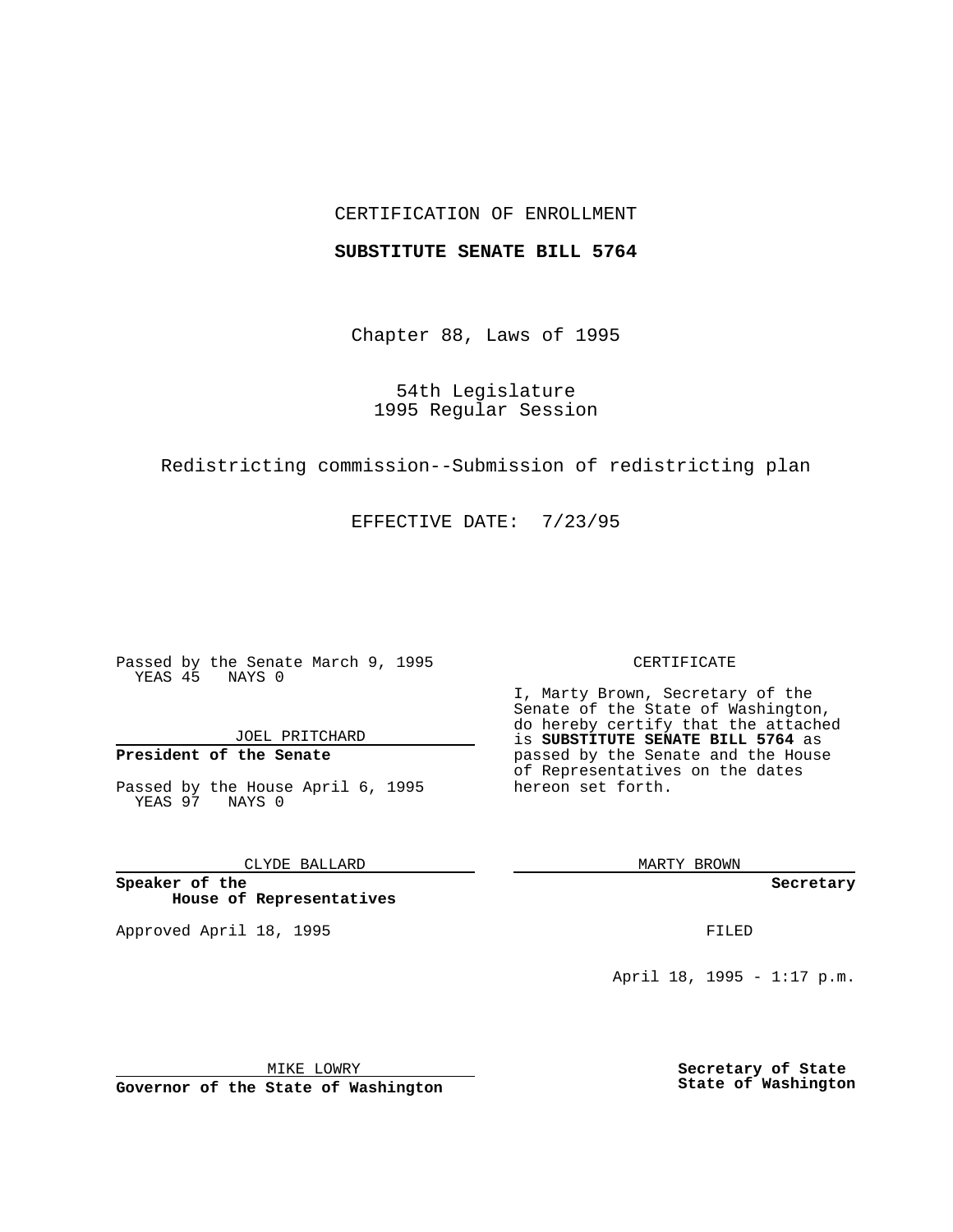## **SUBSTITUTE SENATE BILL 5764** \_\_\_\_\_\_\_\_\_\_\_\_\_\_\_\_\_\_\_\_\_\_\_\_\_\_\_\_\_\_\_\_\_\_\_\_\_\_\_\_\_\_\_\_\_\_\_

\_\_\_\_\_\_\_\_\_\_\_\_\_\_\_\_\_\_\_\_\_\_\_\_\_\_\_\_\_\_\_\_\_\_\_\_\_\_\_\_\_\_\_\_\_\_\_

Passed Legislature - 1995 Regular Session

## **State of Washington 54th Legislature 1995 Regular Session**

**By** Senate Committee on Government Operations (originally sponsored by Senator Cantu)

Read first time 03/01/95.

 AN ACT Relating to the redistricting commission; and amending RCW 44.05.100.

BE IT ENACTED BY THE LEGISLATURE OF THE STATE OF WASHINGTON:

 **Sec. 1.** RCW 44.05.100 and 1983 c 16 s 10 are each amended to read as follows:

 (1) Upon approval of a redistricting plan by three of the voting 7 members of the commission, but not later than ((January 1st)) December 8 15th of the year ending in  $((two))$  one, the commission shall submit the plan to the legislature.

 (2) After submission of the plan by the commission, the legislature shall have the next thirty days during any regular or special session to amend the commission's plan. If the legislature amends the commission's plan the legislature's amendment must be approved by an affirmative vote in each house of two-thirds of the members elected or appointed thereto, and may not include more than two percent of the population of any legislative or congressional district.

 (3) The plan approved by the commission, with any amendment approved by the legislature, shall be final upon approval of such amendment or after expiration of the time provided for legislative